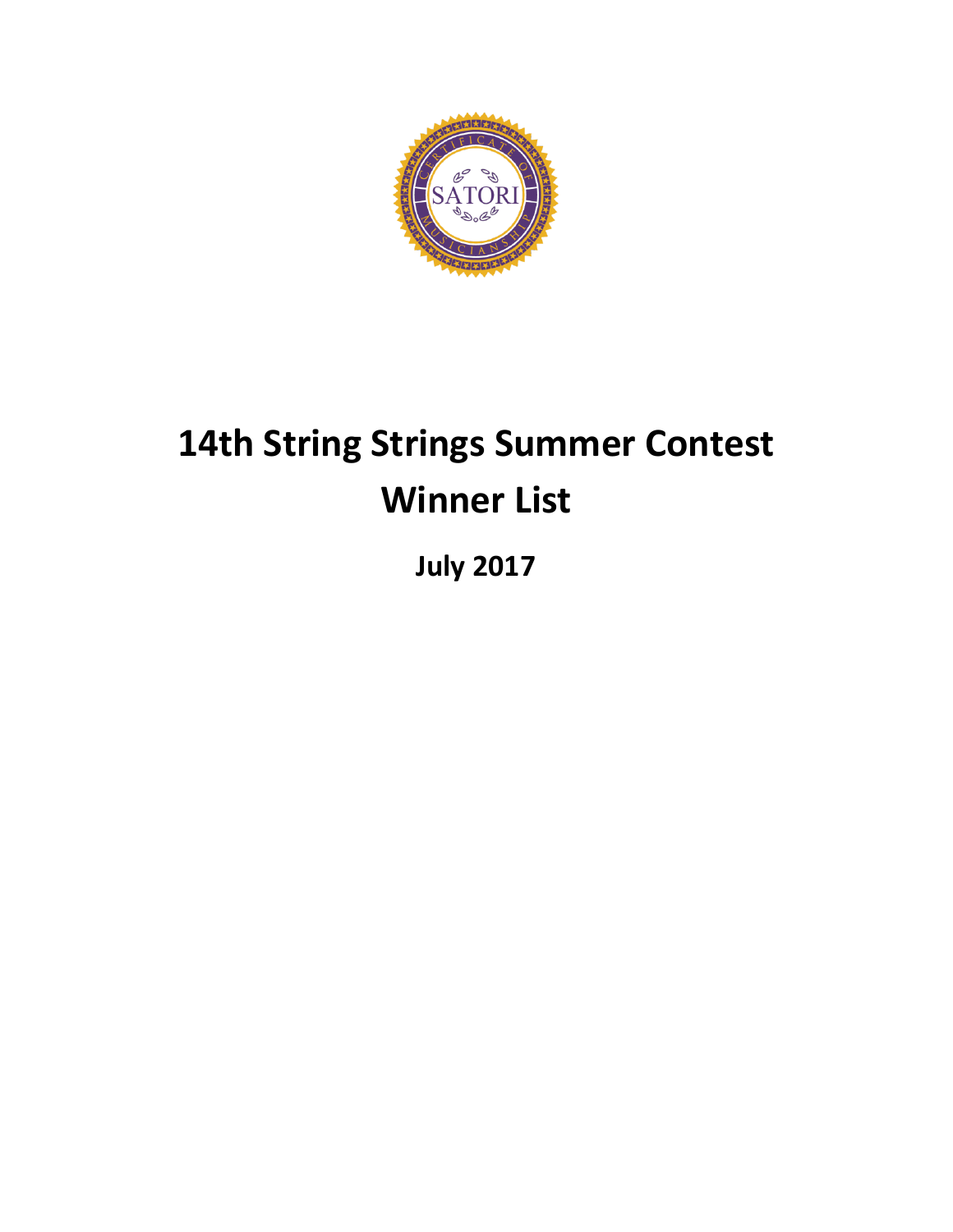### **Grand Prize Concert**

### **String Categories**

#### **Grand Prize Winner**

| <b>Winner</b>                                  | Age | <b>Category</b>    | <b>Repertoire</b>                                   |
|------------------------------------------------|-----|--------------------|-----------------------------------------------------|
| Lena Kim                                       |     | Age: 9 or          | Summer 1st Myt. from The Four Seasons               |
|                                                |     | under              | by Vivaldi                                          |
| Sofia Alexandrakis                             |     | Age: 9 or<br>under | Introduction and Polonaise by C. Bohm               |
|                                                |     |                    |                                                     |
| Adam Lin                                       |     | Age: 10 - 12       | Praeludium and Allegro by Kreisler                  |
| <b>Antony Karacic</b>                          |     | Age: 13 - 15       | Praeludium and Allegro by Kreisler                  |
| Camille Lin                                    |     | Age: $16 - 19$     | Julia the Young Girl by Prokofiev                   |
| Edwin Lim /<br>Seungwoo Choi /<br>Stella Chung |     | Age: $16 - 19$     | Beethothven Piano Trio in C Minor, Op.<br>1, No 3-1 |

#### **Special Prize Winner**

| Winner                                | <b>Special</b><br>Prize | <b>Category</b> | <b>Repertoire</b>                                        |
|---------------------------------------|-------------------------|-----------------|----------------------------------------------------------|
| Ellie Kennedy                         | Musical                 | Age: 10 - 12    | Violin Concerto, 1st Mvt. by<br>Mendelssohn              |
| Yueran Liu                            | Technique               | Age: 10 - 12    | Concerto No. 9 in A minor 1st Mvt. by<br>De Beriot       |
| Natalie Kwok                          | Presentation            | Age: 10 - 12    | Allegro Appassionato Op. 43 by Saint<br>Saens            |
| Oliver and Owen Chen                  | Judge's<br>Choice       | Age: 10 - 12    | Double Concert in D minor, 1st Myt. by<br>Bach           |
| Jasmine Lam                           | Musical                 | Age: 13 - 15    | Concerto by Saint Saens                                  |
| Saren H. Daghlian                     | Judge's<br>choice       | Age: 13 - 15    | Violin Concerto No 4. 1st Mvt. by<br>Mozart              |
| Justin Song                           | Technique               | Age: 13 - 15    | Violin Concerto no. 1 by Bruch                           |
| Sean Kim                              | Musical                 | Age: $16 - 19$  | Zigeunerweisen by Sarasate                               |
| Justin Liu                            | Technique               | Age: $16 - 19$  | Concerto No. 1 by Wieniawski                             |
| George, Patill, and<br>Saren Daghlian | Presentation            | Age: $16 - 19$  | Armenian Rhapsody by A. Babajanian<br>and A. Harutiunian |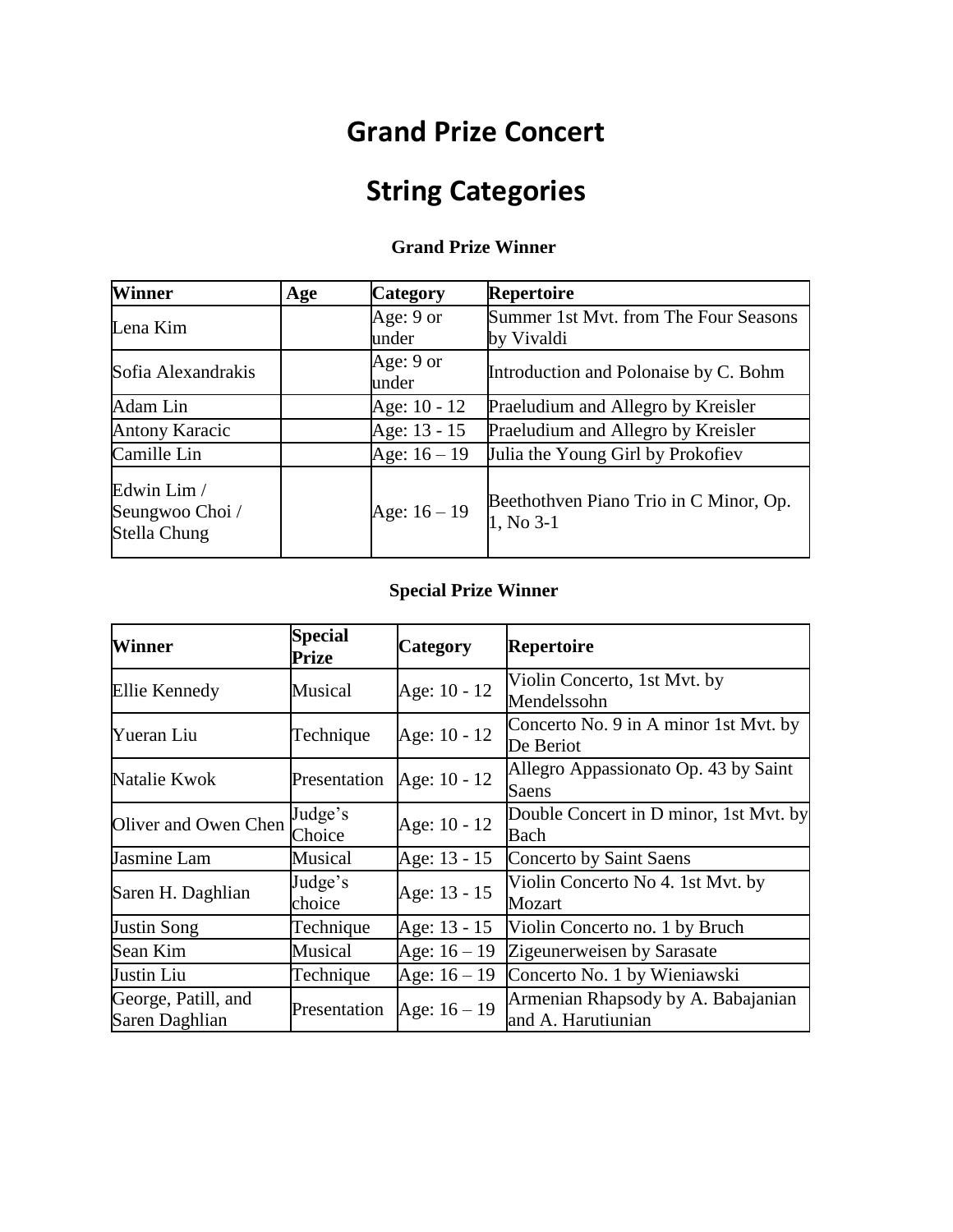### **Prodigy Categories**

| <b>First Place Winner</b> |                                                        |
|---------------------------|--------------------------------------------------------|
| <b>Category No</b>        | <b>Name</b>                                            |
| PT/O16                    | Stella Chung / SeungWoo Choi / Edwin Lim               |
| <b>VA/O12</b>             | Dennis Rui                                             |
| VA/O15                    | Emily Uh                                               |
| <b>VA/O19</b>             | Camille Lin                                            |
| VC/P11                    | Natalie Kwok                                           |
| VC/P15                    | Jiwoo You                                              |
| VC/PB11                   | Nathan C. Park                                         |
| VC/PC15                   | Jasmine Lam                                            |
| VC/PC19                   | <b>Sebastian Brumm</b>                                 |
| VN/OD10                   | Oliver Chen & Owen Chen                                |
| VN/OD13                   | Madeline Sun/Angela Hernandez                          |
| VN/OD19                   | Annali Maria Wirtz / Ami Channel Kim                   |
| <b>VN/P12</b>             | Anna Yoo                                               |
| VN/P12a                   | Sofia Miranda                                          |
| VN/P15                    | <b>Antony Karacic</b>                                  |
| VN/P8                     | Sofia Alexandrakis                                     |
| VN/PB9                    | Lena Kim                                               |
| VN/PC15                   | Saren Daghlian                                         |
| <b>MS/O19</b>             | George Daghlian & Patill T Daghlian & Saren H Daghlian |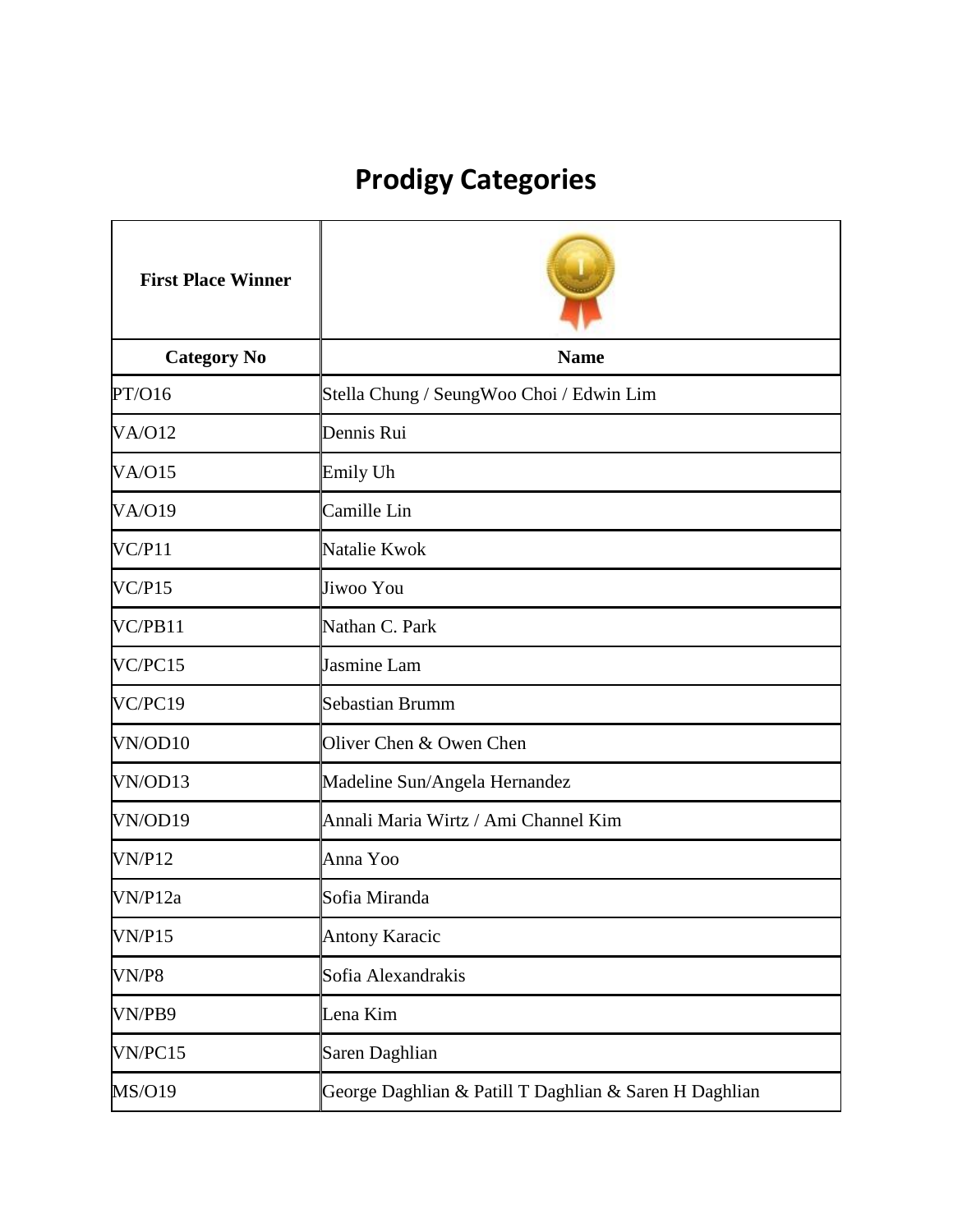| <b>Second Place Winner</b> |                                                                      |
|----------------------------|----------------------------------------------------------------------|
| <b>Category No</b>         | <b>Name</b>                                                          |
| SD/O16                     | Lawrence Adhinatha & Joshua Paik                                     |
| SQ/O16                     | Kiara Cruz & Luke Mercado & Eunice Shin & Mana Tatsuki               |
| SQ/O19                     | Jennifer Adisoetjashya & Alyssa Eamranond & Gary Ong & Jasmin<br>Lee |
| VA/Al9                     | Camille Lin                                                          |
| VA/O15                     | Caleb Cheung                                                         |
| VC/P15                     | <b>Emily Kang</b>                                                    |
| VC/P19                     | Sebastian Brumm                                                      |
| VC/PB19                    | Sebastian Brumm                                                      |
| VC/PC15                    | <b>Emily Kang</b>                                                    |
| VC/PC19                    | Candice Oh                                                           |
| <b>VN/P12</b>              | Yueran Liu                                                           |
| VN/P13                     | William Suwandi                                                      |
| <b>VN/P19</b>              | Chaewon Kim                                                          |
| VN/P9                      | Chloe Liu                                                            |
| VN/PC12                    | Eric Delos Santos                                                    |
| VN/PC12                    | Rey Kao                                                              |
| VN/PC9                     | Claire Lee                                                           |
| SD/OD12                    | Shannon Cheng / Erin Li                                              |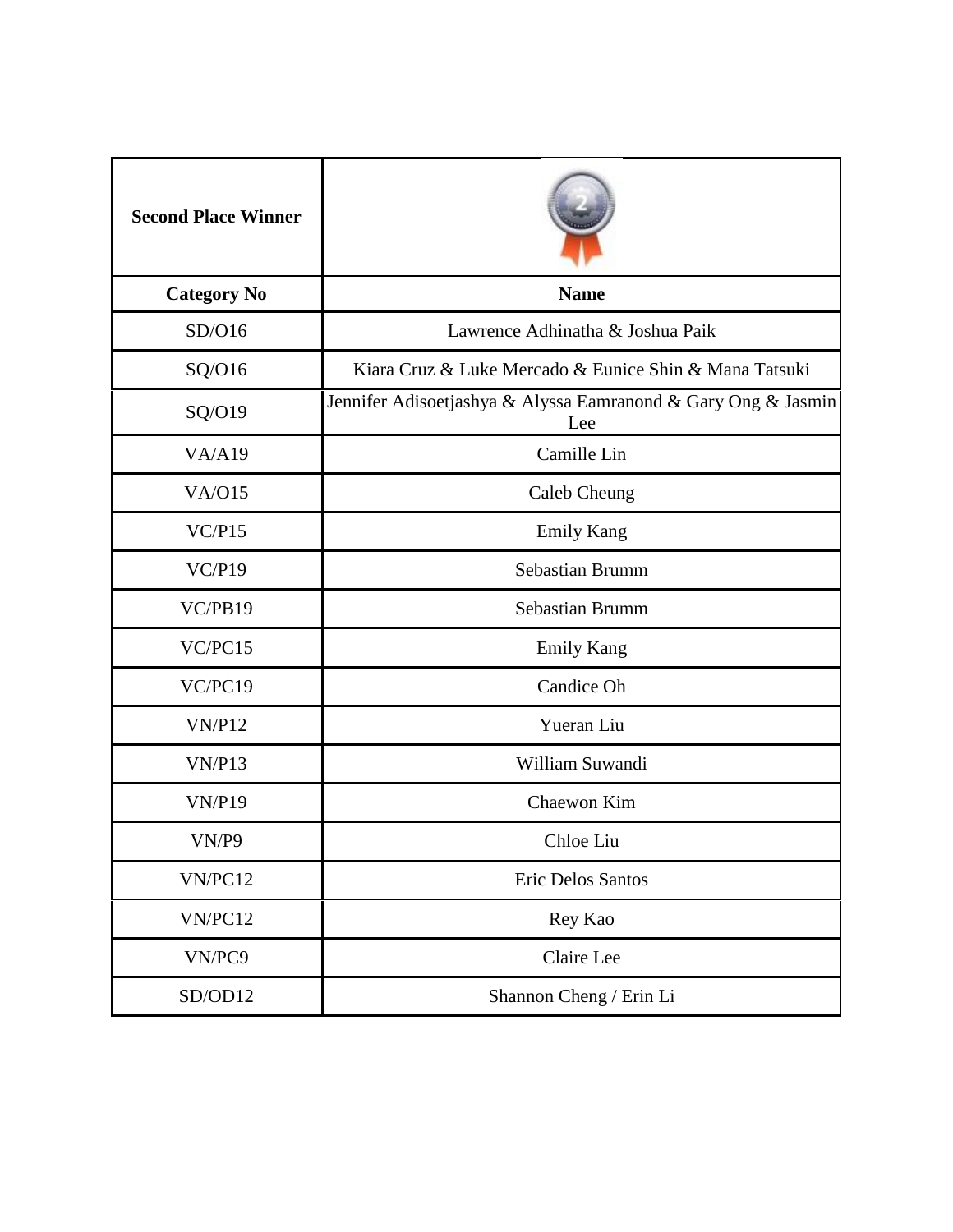| <b>Third Place Winner</b> |                                                                       |
|---------------------------|-----------------------------------------------------------------------|
| <b>Category No</b>        | <b>Name</b>                                                           |
| SQ/O16                    | Pinki Durongdej & Charlotte Han & Alyssa Eamranond & Natalie<br>Avila |
| VA/B19                    | Camille Lin                                                           |
| VA/O15                    | Elsie Lin                                                             |
| <b>VA/09</b>              | <b>Samuel Tatsuki</b>                                                 |
| VC/P15                    | <b>Edward Chang</b>                                                   |
| VN/OD19                   | Sydney Song / Hayley Song                                             |
| VN/P12                    | Skyler Lee                                                            |
| VN/P12a                   | Jeffrey Liu                                                           |
| VN/P7                     | Matthew Poberezhskiy                                                  |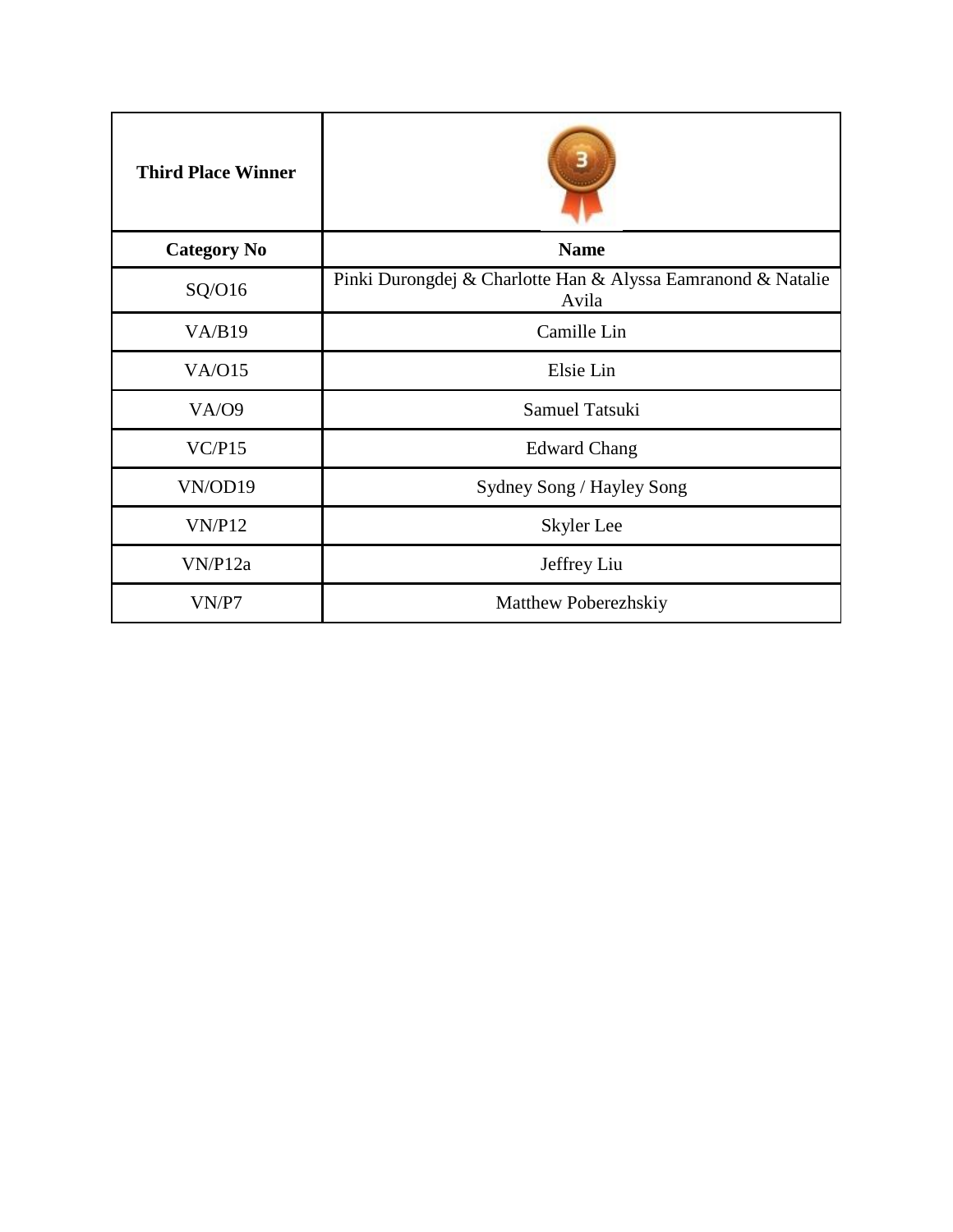### **Open Category**

| <b>First Place Winner</b> |                     |
|---------------------------|---------------------|
| <b>Category</b>           | <b>Name</b>         |
| VC/O12                    | Natalie Kwok        |
| VC/O15                    | Claire Yoonsuh Jang |
| VC/O15                    | SooMin Kwon         |
| VC/O15                    | Stephanie Yang      |
| VC/O15a                   | David Nam           |
| VN/A9                     | Ku Hei Fong         |
| VN/B11                    | Anna Yoo            |
| VN/B11                    | Madeline Son        |
| VN/B11                    | Oliver Chen         |
| VN/B13                    | Kevin Lu            |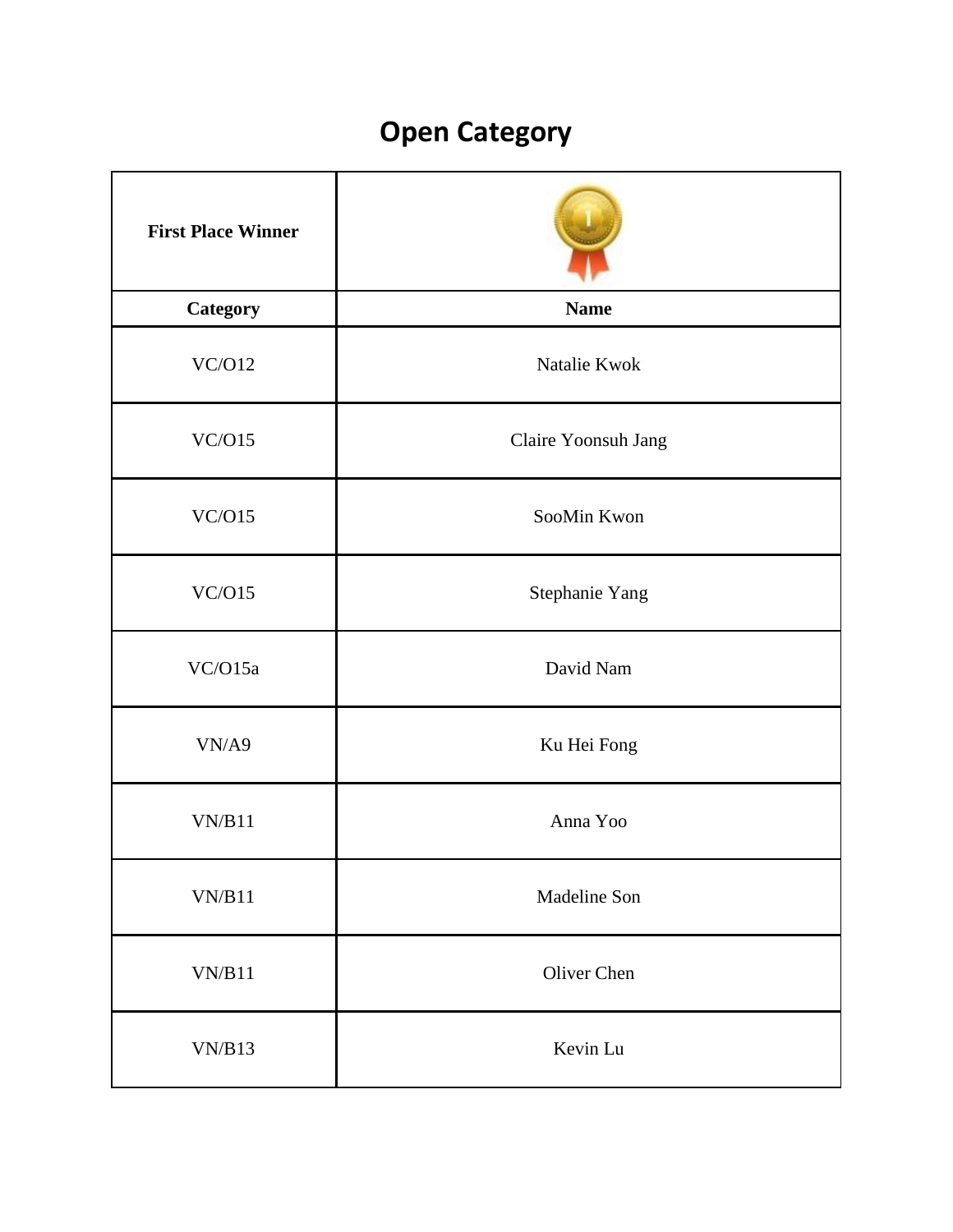| VN/B15                                                           | John Cho           |
|------------------------------------------------------------------|--------------------|
| VN/B17                                                           | Ami Kim            |
| VN/B9                                                            | Jacelyn Cheng      |
| <b>VN/O10</b>                                                    | Matt Karacic       |
| VN/O10                                                           | Oliver Chen        |
| VN/O11                                                           | Devon Chang        |
| VN/O11                                                           | Ellie Kennedy      |
| VN/O11                                                           | Ethan Lin          |
| VN/O11                                                           | Lillian Feng       |
| $\ensuremath{\text{VN}}\xspace/\ensuremath{\text{O}}\xspace12$   | Adam Lin           |
| $\ensuremath{\text{VN}}\xspace/\ensuremath{\text{O}}\xspace12$   | Annali Maria Wirtz |
| $\ensuremath{\text{VN}}\xspace/\ensuremath{\text{O}}\xspace12$   | Kevin Lu           |
| $\ensuremath{\text{VN}}\xspace/\ensuremath{\text{O}}\xspace\,14$ | Justin Song        |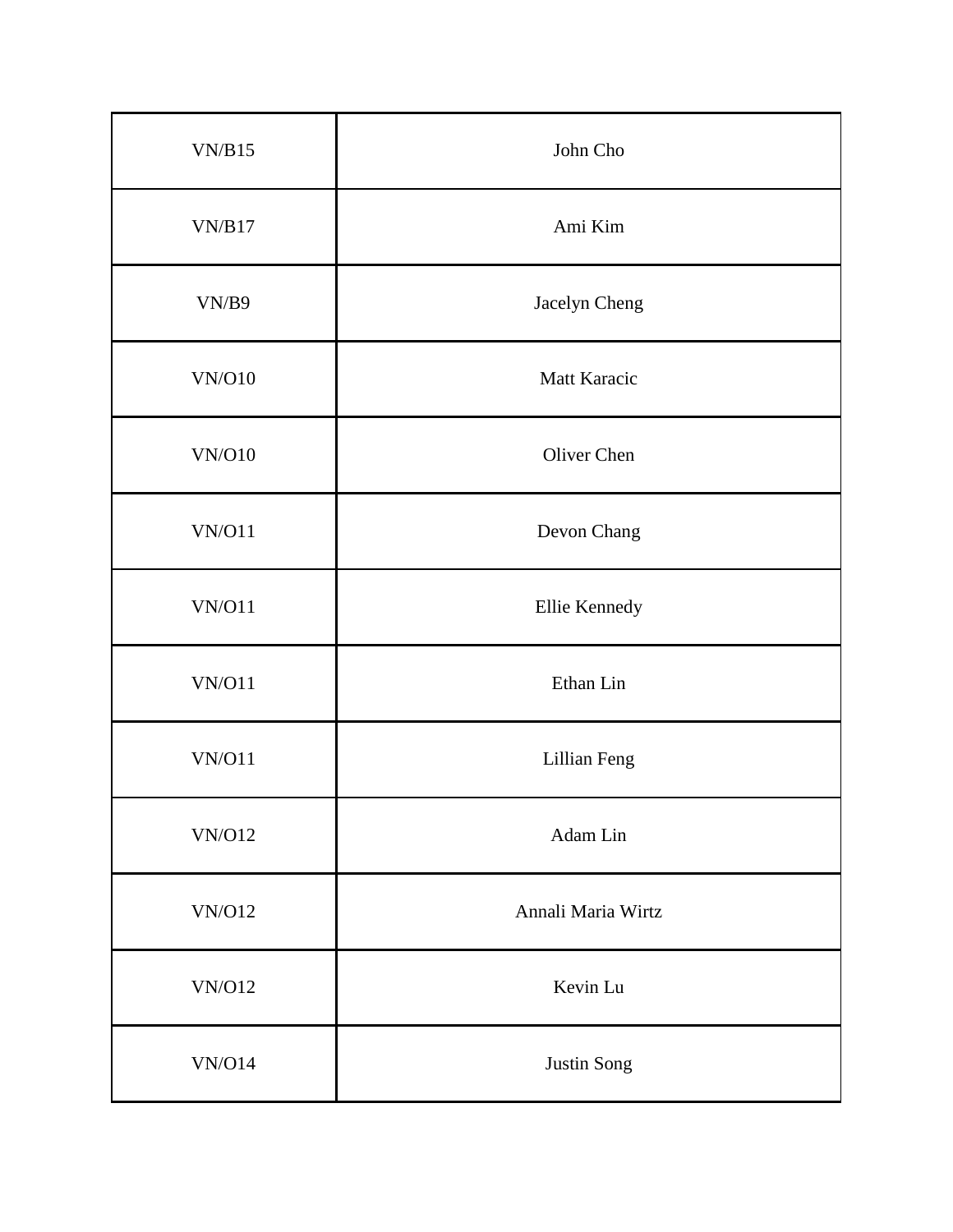| VN/O14                                                 | Saren Daghlian   |
|--------------------------------------------------------|------------------|
| VN/O15                                                 | Ivy Chen         |
| VN/O15                                                 | John Cho         |
| VN/O15                                                 | Ruby Bobae Choi  |
| VN/O15                                                 | Stephen Dai      |
| VN/O16                                                 | Sean Kim         |
| VN/O16a                                                | Sunny Jong       |
| <b>VN/O19</b>                                          | Justin Liu       |
| VN/O7                                                  | Halyn Kim        |
| $\ensuremath{\text{VN}}\xspace/\ensuremath{\text{O}}8$ | Jacelyn Cheng    |
| VN/O9                                                  | Owen Chen        |
| VN/OC11                                                | Angela Hernandez |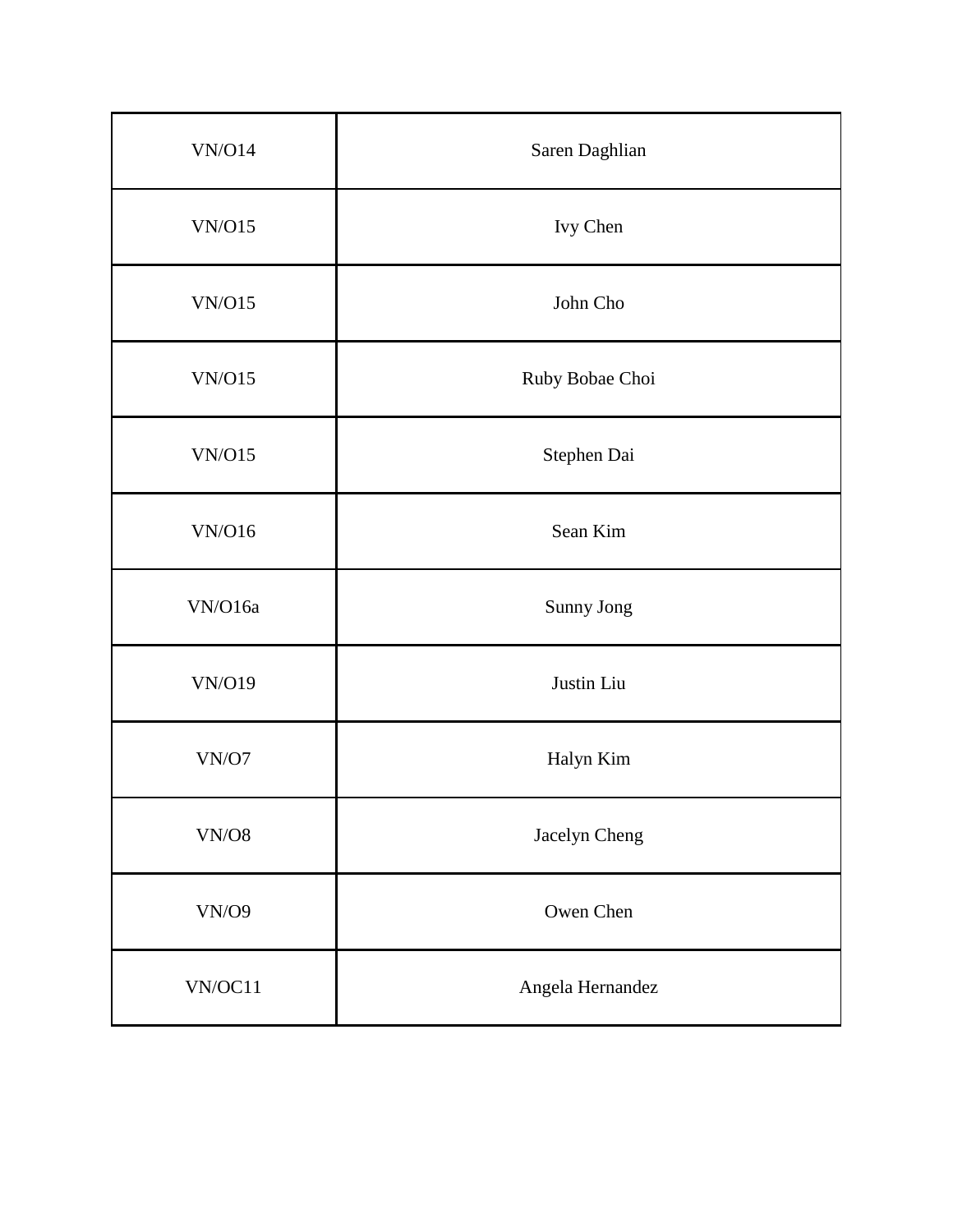| <b>Second Place Winner</b>                             |                     |
|--------------------------------------------------------|---------------------|
| Category                                               | Name                |
| VC/O15                                                 | <b>Edward Chang</b> |
| VC/O15a                                                | <b>Emily Kang</b>   |
| VC/O15a                                                | Sarah Chang Jones   |
| VC/O19                                                 | Stella Lee          |
| VN/A11                                                 | Jerome Lu           |
| VN/B11                                                 | Danielle Tsai       |
| VN/B17                                                 | Andre Ching         |
| <b>VN/O10</b>                                          | Karl W. Baumgartner |
| VN/O11a                                                | Danielle Tsai       |
| VN/O11a                                                | Jerome Lu           |
| VN/O11a                                                | Nathan Hwang        |
| <b>VN/O12</b>                                          | Mana Tatsuki        |
| <b>VN/O13</b>                                          | Bryan Hong          |
| <b>VN/O13</b>                                          | Charis Cheung       |
| <b>VN/O13</b>                                          | Dustin Huang        |
| VN/O13a                                                | Maylian Wu          |
| VN/O14                                                 | Emily Jin           |
| VN/O14                                                 | Vera Hong*          |
| <b>VN/O16</b>                                          | Charlotte Han       |
| VN/O16a                                                | Andre Ching         |
| $\ensuremath{\text{VN}}\xspace/\ensuremath{\text{O}}8$ | Seaena Kim          |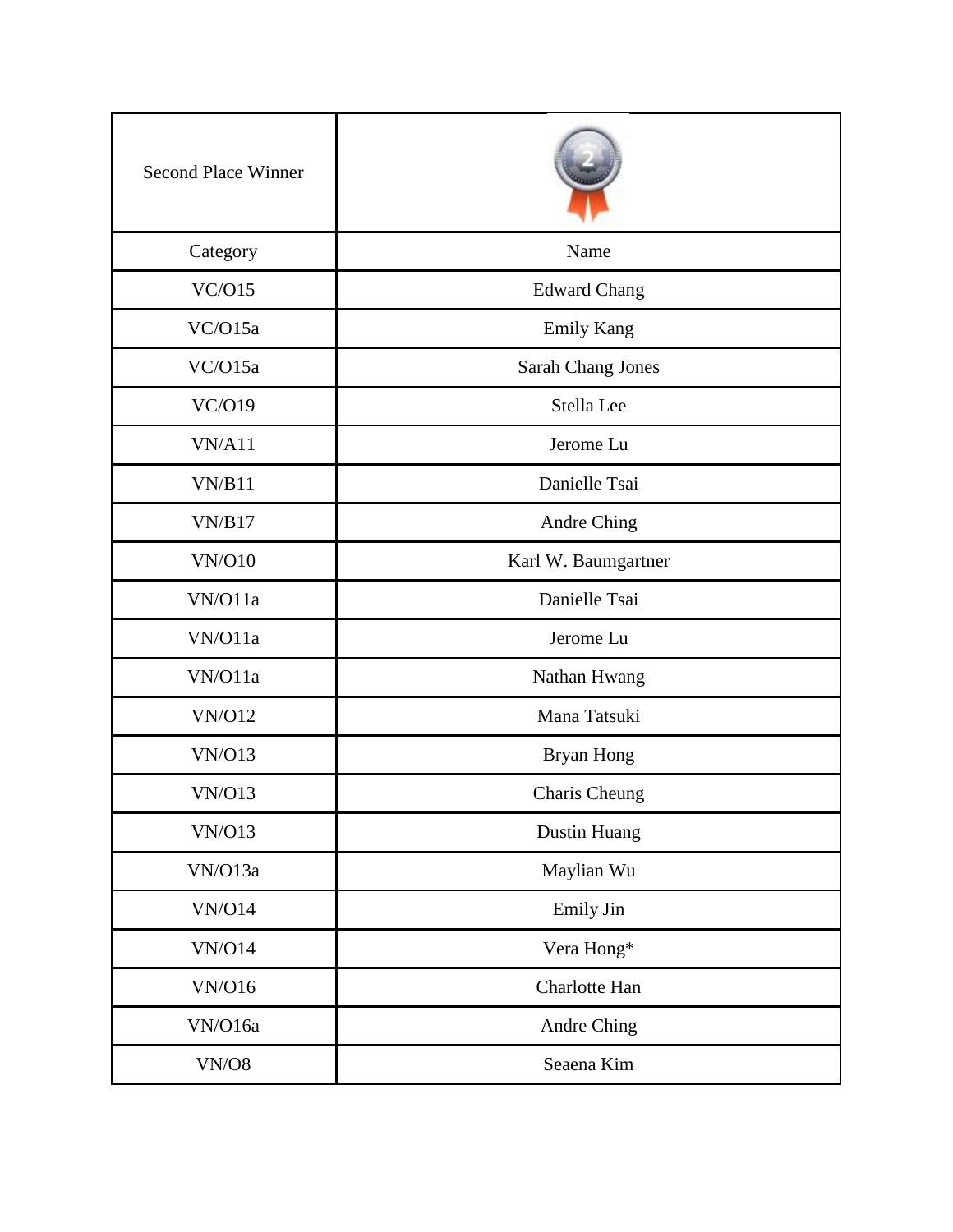| <b>VN/O9</b>       | Emily Gai                    |
|--------------------|------------------------------|
| Third Place Winner |                              |
| Category           | Name                         |
| VC/B15             | Sarah Chang Jones            |
| VN/B10             | Madeline Son Need Name Plate |
| <b>VN/O13</b>      | Ian Donghyun Shin            |
| VN/O13a            | Grace Liang                  |
| VN/O13a            | Ronica Cheng                 |
| VN/O15             | Audree Melekyan              |
| <b>VN/O15</b>      | Jennifer Adisoetjahya        |
| <b>VN/O15</b>      | Pinki Durongdej              |
| <b>VN/O16</b>      | Gary Ong                     |
| VN/O16a            | Andy Wang                    |
| <b>VN/O17</b>      | Ami Kim                      |
| <b>VN/O17</b>      | Matthew Kim                  |
| <b>VN/09</b>       | Sophia Chou                  |
| VN/OA12            | Annali Maria Wirtz           |
| VN/OB11            | Angela Hernandez             |
| VN/OB13            | Annali Maria Wirtz           |
| VN/OB15            | Sarah Sturdevant             |
| VN/OC11            | Elaine Zhang                 |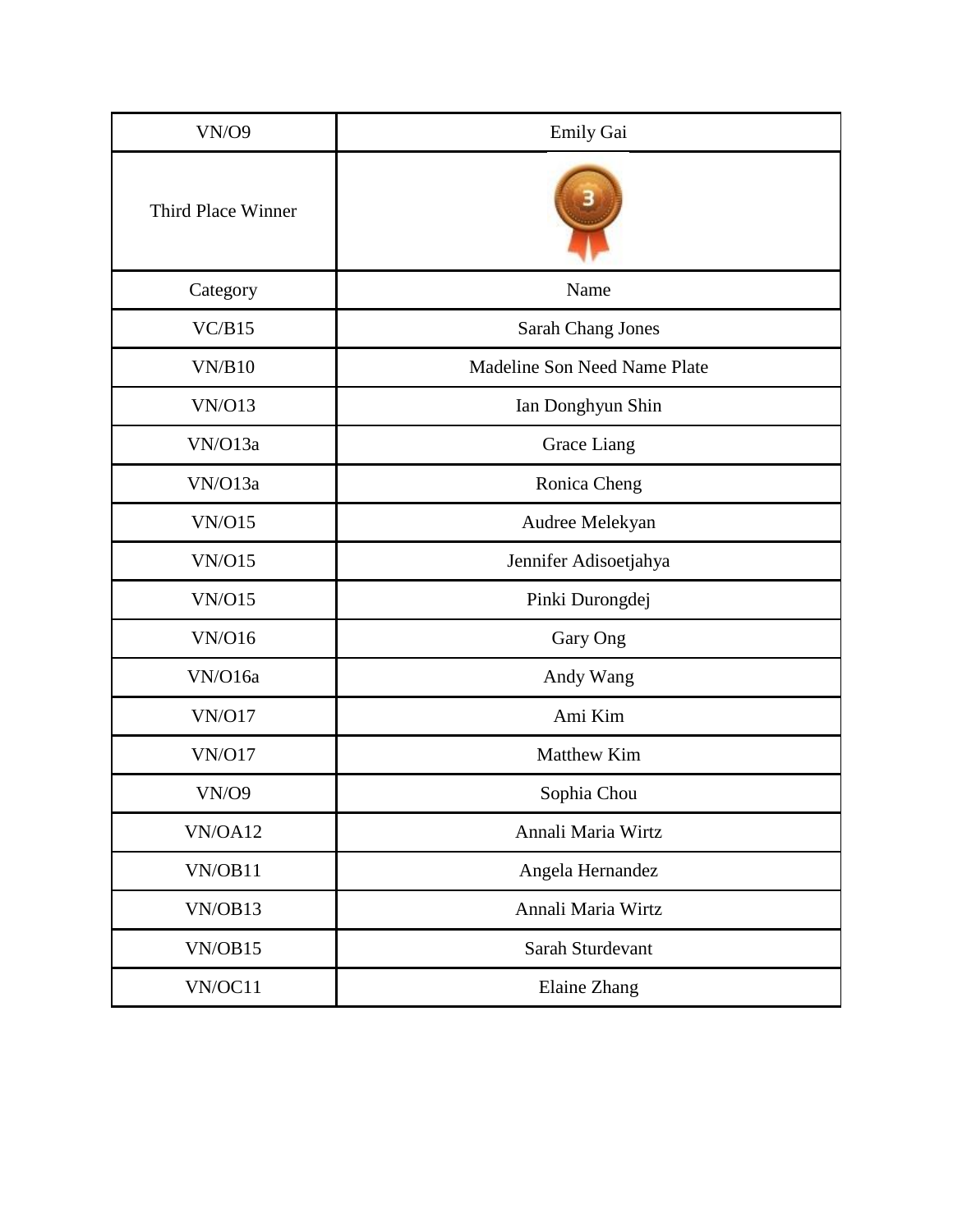## **All Qualified Categories**

| <b>First Place Winner</b> |                                           |
|---------------------------|-------------------------------------------|
| <b>Category No</b>        | <b>Name</b>                               |
| VC/E12                    | Kriste An                                 |
| VC/E15                    | Min Ji Kim                                |
| VC/E15                    | Seyoung Ki                                |
| VC/E19                    | Teri Kayla Newman                         |
| <b>MS/Q10</b>             | Katelyn H. Kim & Ashlyn S. Kim            |
| MS/Q16                    | Darren Chiang & David Zhu                 |
| MS/Q16                    | Lisa Toda & Emilie Jwong & Christian Chae |
| VA/E12                    | Michel Jung                               |
| VA/J15                    | Hannah Kim                                |
| VA/J15                    | Ian Baik                                  |
| VA/J15                    | Joshua Suh                                |
| VA/Q15                    | Eileen Kim                                |
| <b>VA/Q19</b>             | Joseph Lee                                |
| VC/E12                    | Joshua Lee                                |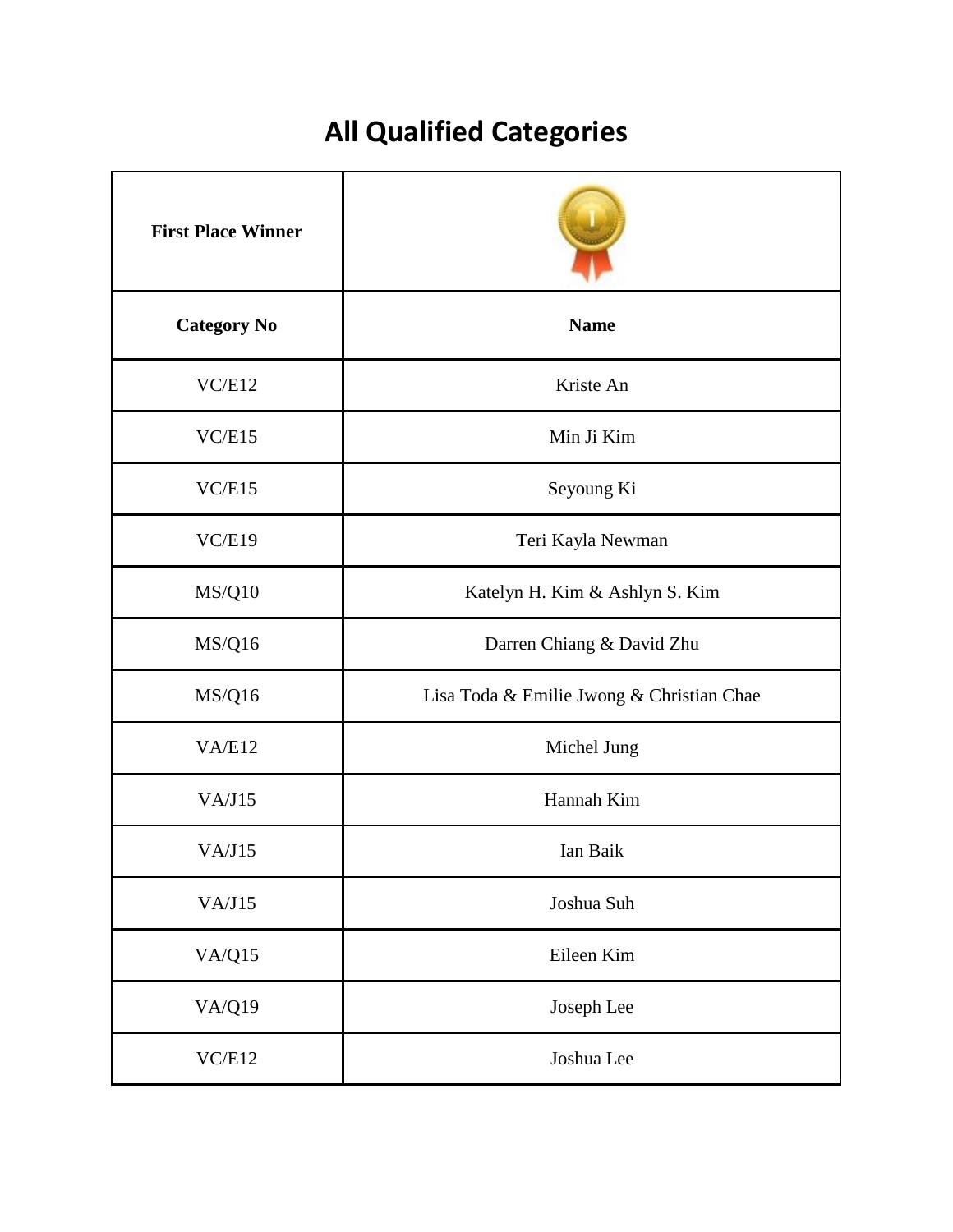| VC/E9         | Dez Dhandha             |
|---------------|-------------------------|
| VC/J12        | Paulette Choi           |
| VC/J15        | Kelly Kim               |
| VC/JA13       | Ethan Zhang             |
| VC/Q12        | Tane Kim                |
| VC/Q15        | Wooyoung Son            |
| VC/Q15a       | Jeffrey Kwon            |
| VC/Q15a       | Lauren Cho              |
| VC/Q15a       | Yoojin Lee              |
| <b>VC/Q19</b> | Alice Park              |
| VC/Q19        | Angelina Kim            |
| VC/Q19        | Ashley Kim              |
| VC/Q9         | Ian Park                |
| VC/QB19       | Ashley Kim              |
| VN/E11        | Rafaela Sol-Ha Yoo      |
| VN/E7         | Angelina Gai            |
| VN/E7         | <b>Edward Taeho Kim</b> |
| VN/EB7        | Naomi Kim               |
| VN/EB9        | Michael Yoon            |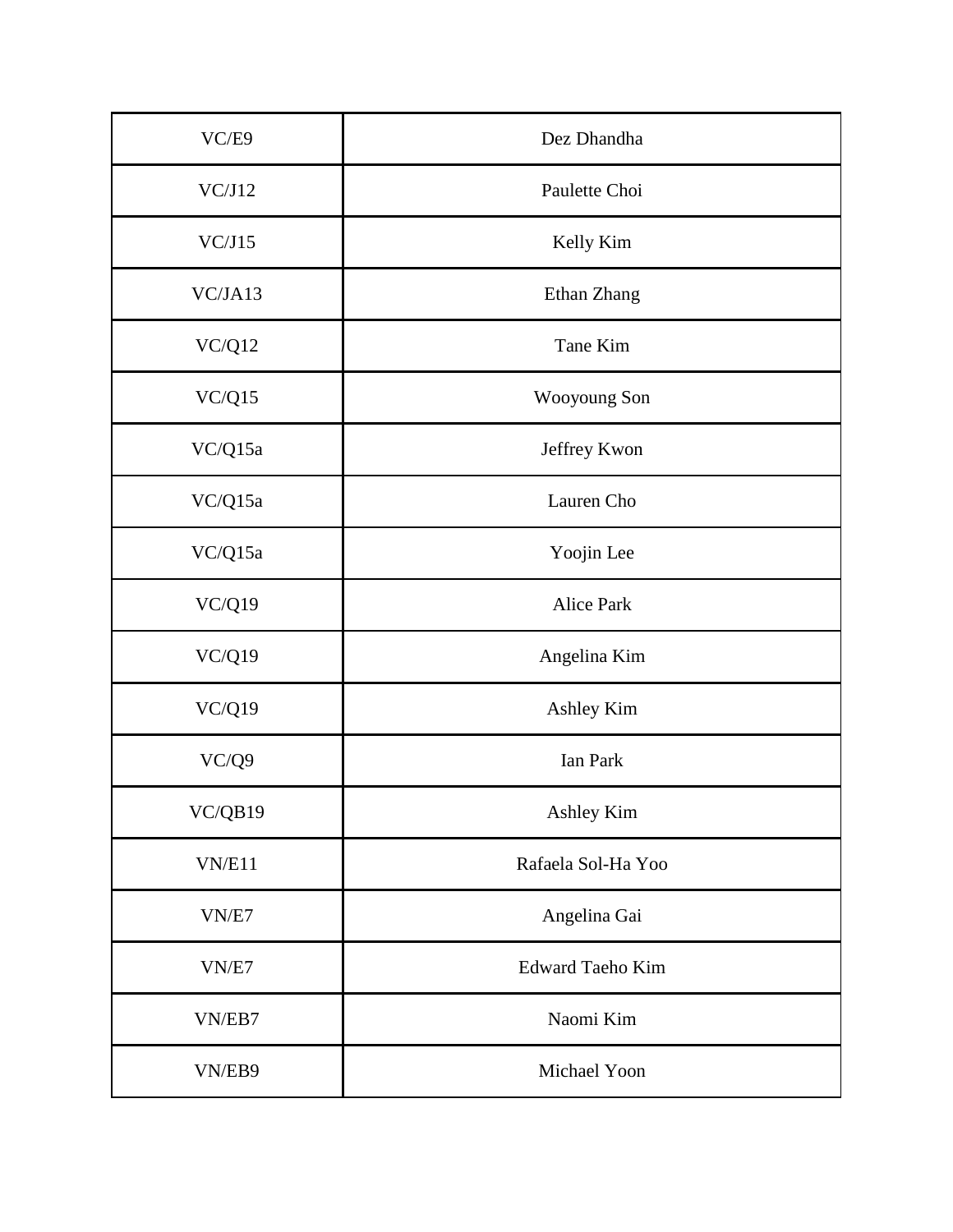| VN/J10  | Nicholas J Lee        |
|---------|-----------------------|
| VN/J11  | Jamie Kim             |
| VN/J12  | Annie Min             |
| VN/J13  | Rachel Oh             |
| VN/J13a | Jocelyn Chin          |
| VN/J14  | Chloe Villamayor      |
| VN/J7   | Rowen Lee             |
| VN/J8   | Christine Han*        |
| VN/J9   | <b>Connor Hussain</b> |
| VN/J9   | Isabelle Lee          |
| VN/J9a  | Chloe Yoon            |
| VN/J9a  | Larry Fan             |
| VN/JA9  | Connor Hussain        |
| VN/JB10 | Donna Lee             |
| VN/JB11 | <b>Esther Jang</b>    |
| VN/JB12 | Alison Moon           |
| VN/JB13 | Joseph Yu             |
| VN/JB15 | Paul Shin             |
| VN/JB7  | Sheldon Chui          |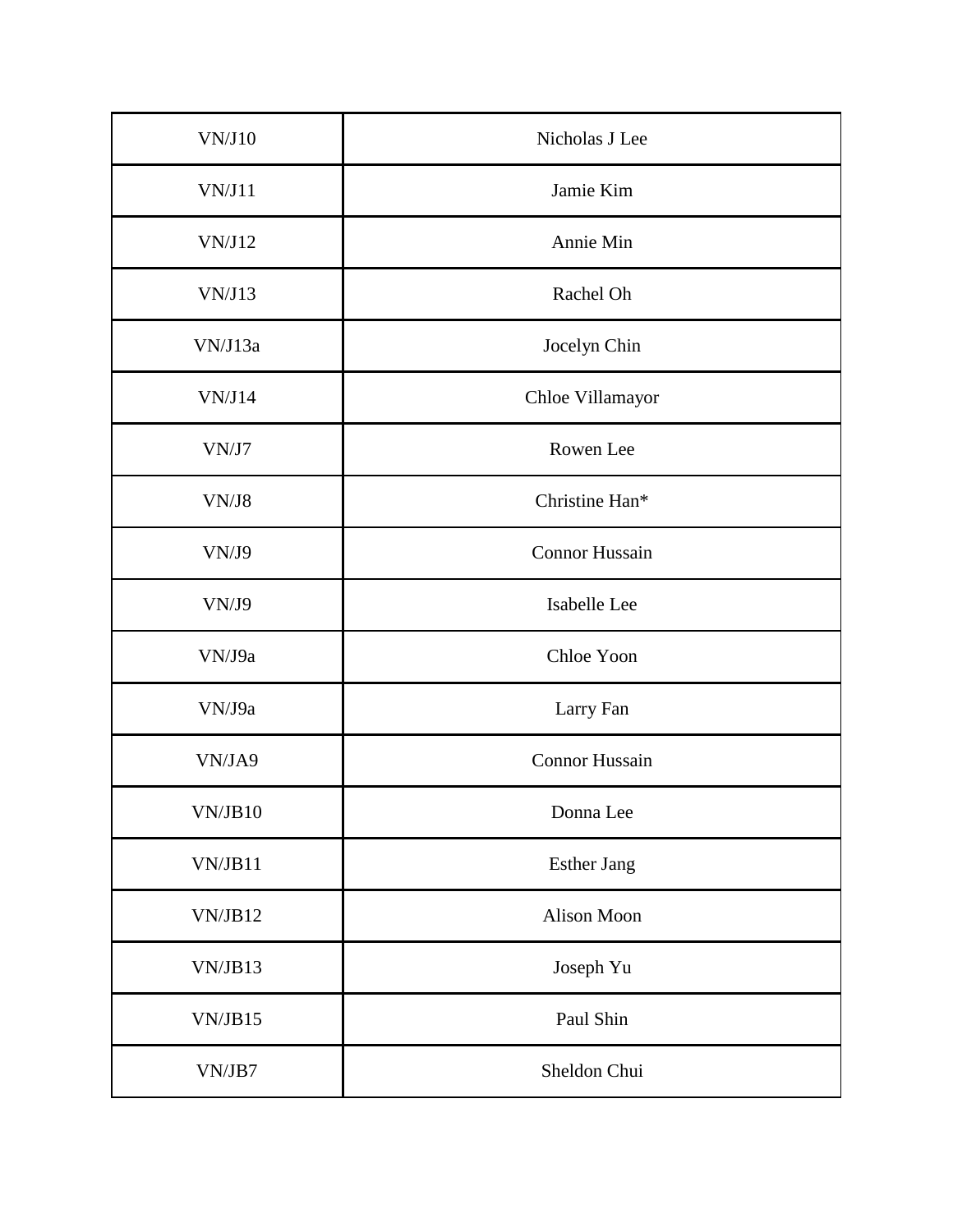| VN/JB8                                                          | Katherine Chen |
|-----------------------------------------------------------------|----------------|
| VN/JB9                                                          | Dong Hee Kim   |
| $\ensuremath{\text{VN}}\xspace/\ensuremath{\text{Q}}\xspace 10$ | Valerie Chen   |
| VN/Q10a                                                         | Lucy Woo       |
| VN/Q11                                                          | Jasmine Chao   |
| VN/Q11a                                                         | Lauren Kim     |
| VN/Q11a                                                         | Shaun Koumans  |
| VN/Q12                                                          | Aaron Yan      |
| <b>VN/Q12</b>                                                   | Inhee Lee      |
| $\ensuremath{\text{VN}}\xspace/\ensuremath{\text{Q}}\xspace12a$ | Jason Chen     |
| VN/Q13                                                          | Kevin Hwang    |
| VN/Q15                                                          | Amy Moon       |
| VN/Q15                                                          | Kristy Kim     |
| VN/Q16                                                          | Yoosung Lee    |
| $\ensuremath{\text{VN}}\xspace/\ensuremath{\text{Q}}8$          | Aaron Liu      |
| $\ensuremath{\text{VN}}\xspace/\ensuremath{\text{Q}}8$          | Chloe Woo      |
| VN/Q9                                                           | Eileen Lee     |
| VN/QB10                                                         | Valerie Chen   |
| VN/QB11                                                         | Lucy Woo       |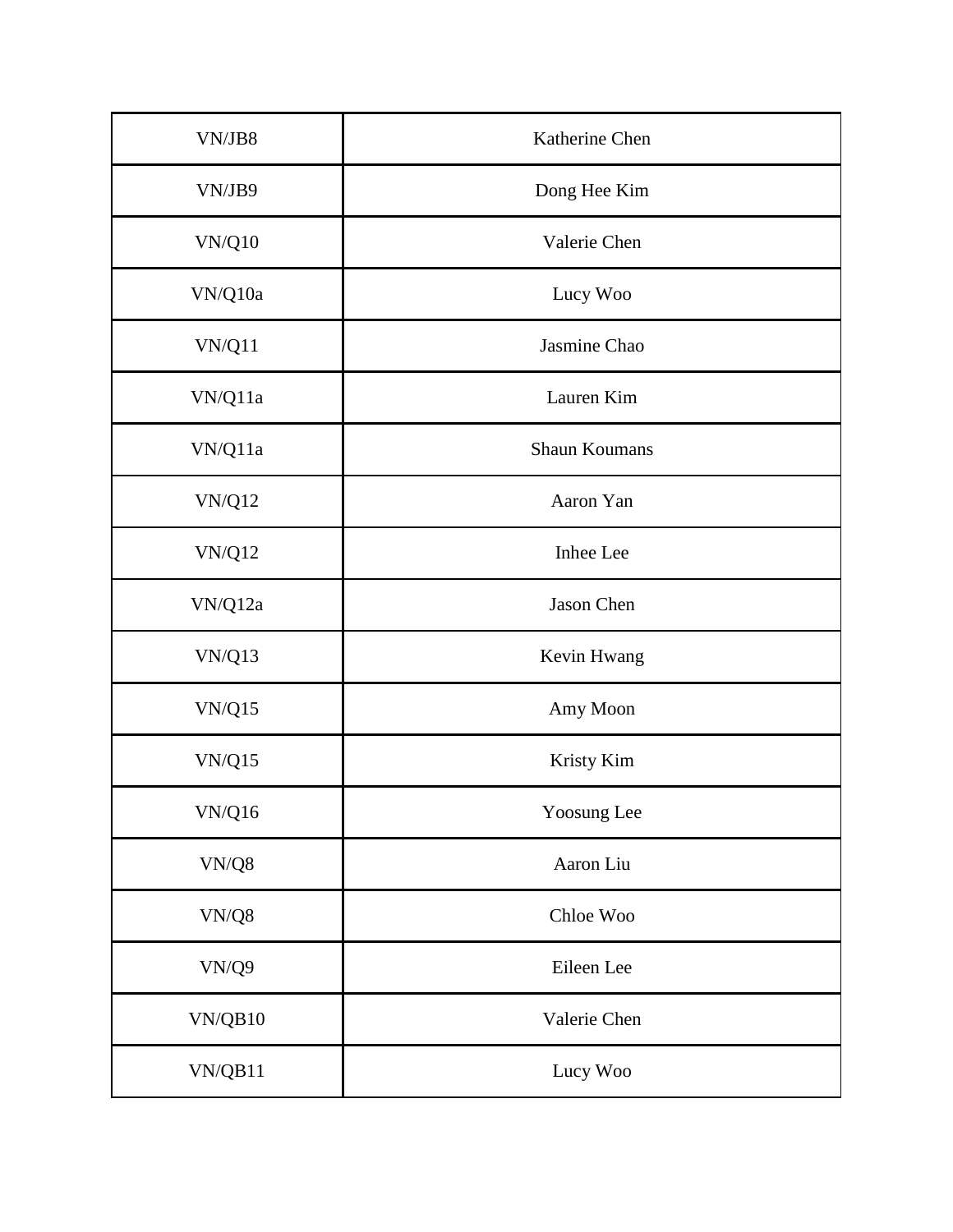| VN/QB11                                                         | Sophia Priwer                |
|-----------------------------------------------------------------|------------------------------|
| VN/QB12                                                         | Jason Chen                   |
| VN/QB13                                                         | Justin Jang                  |
| VN/QB9                                                          | Michelle Lu                  |
| VN/QD12                                                         | Jason Chen and Valerie Chen* |
| VN/QD16                                                         | Chloe Villamayor & Rachel Oh |
| VN/ES                                                           | Heath L. Chung               |
| <b>Second Place Winner</b>                                      |                              |
| Category No                                                     | Name                         |
| VC/E12                                                          | Aden Chen                    |
| VC/E9                                                           | Benjamin Cho                 |
| VC/EB12                                                         | Aden Chen                    |
| VC/EB12                                                         | Joshua Lee                   |
| VC/J12                                                          | Debora                       |
| VC/J12                                                          | Rachel Lee                   |
| VC/J12                                                          | <b>Timothy Chen</b>          |
| VC/J9                                                           | Zachary Tsai                 |
| $\ensuremath{\text{VN}}\xspace/\ensuremath{\text{Q}}\xspace 10$ | Ashley Hong                  |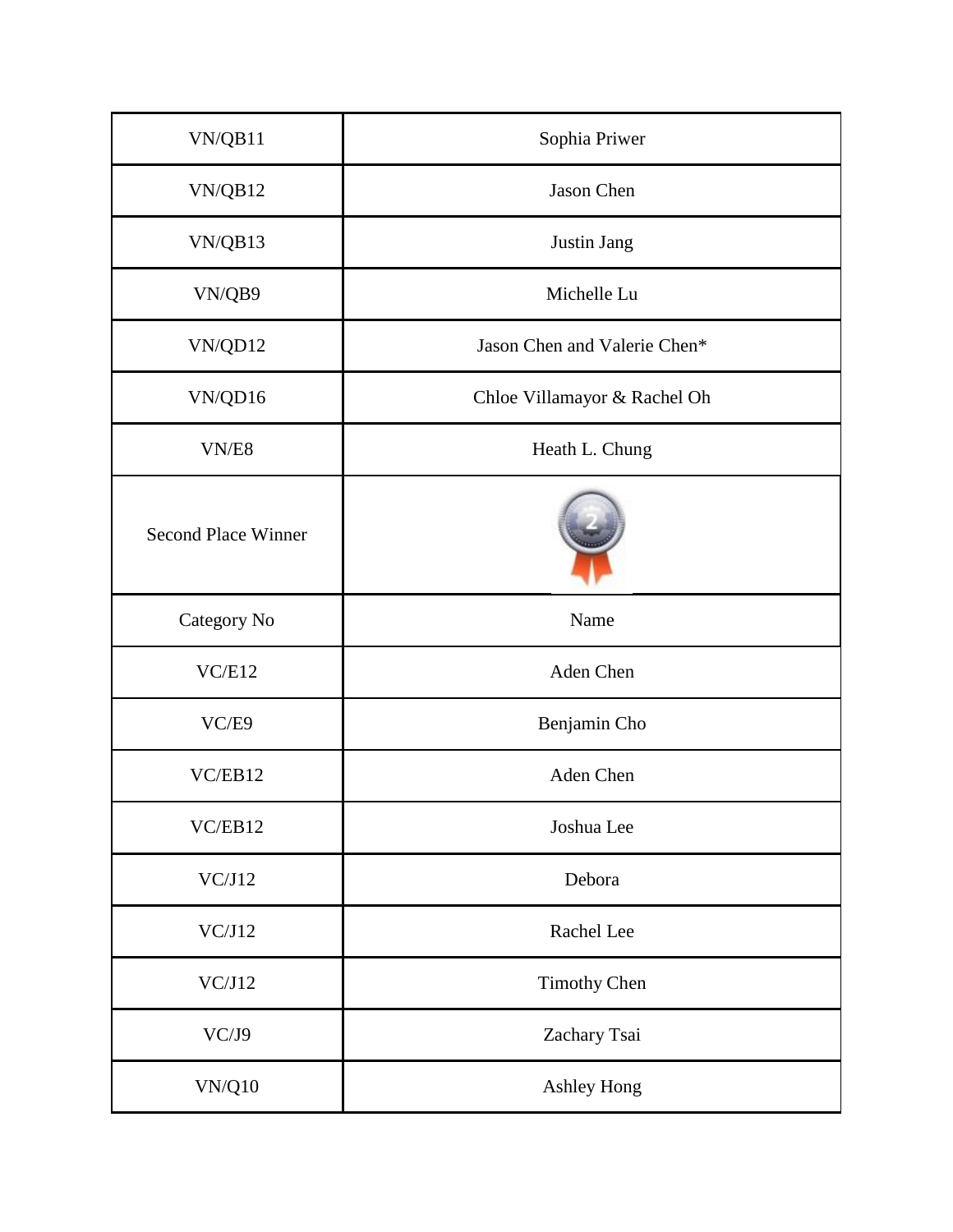| SD/Q15  | Isabella Bai/Jessie Zhao |
|---------|--------------------------|
| VA/El2  | Pascal Perez             |
| VA/E9   | Mirim Chong              |
| VA/EB12 | Michel Jung              |
| VA/EB9  | Mirim Chong              |
| VA/JB15 | Joshua Suh               |
| VA/Q15  | Jenny Han                |
| VC/E12a | Janet Yeaun Lim          |
| VC/E14  | Kayla J. Choi            |
| VC/E19  | Yeseom Cho (Kayley)      |
| VC/ES   | Kaitlyn H. Kim           |
| VC/EB15 | Julie Yun Chae           |
| VC/EB9  | Caitlyn Kwak             |
| VC/EB9  | Esther Lena Choi         |
| VC/J13  | Priscilla J. Lee         |
| VC/J15  | Ethan Zhang              |
| VC/J15  | Ji Lu                    |
| VC/JB12 | Debora Okhotina          |
| VC/JB15 | Jude Choi                |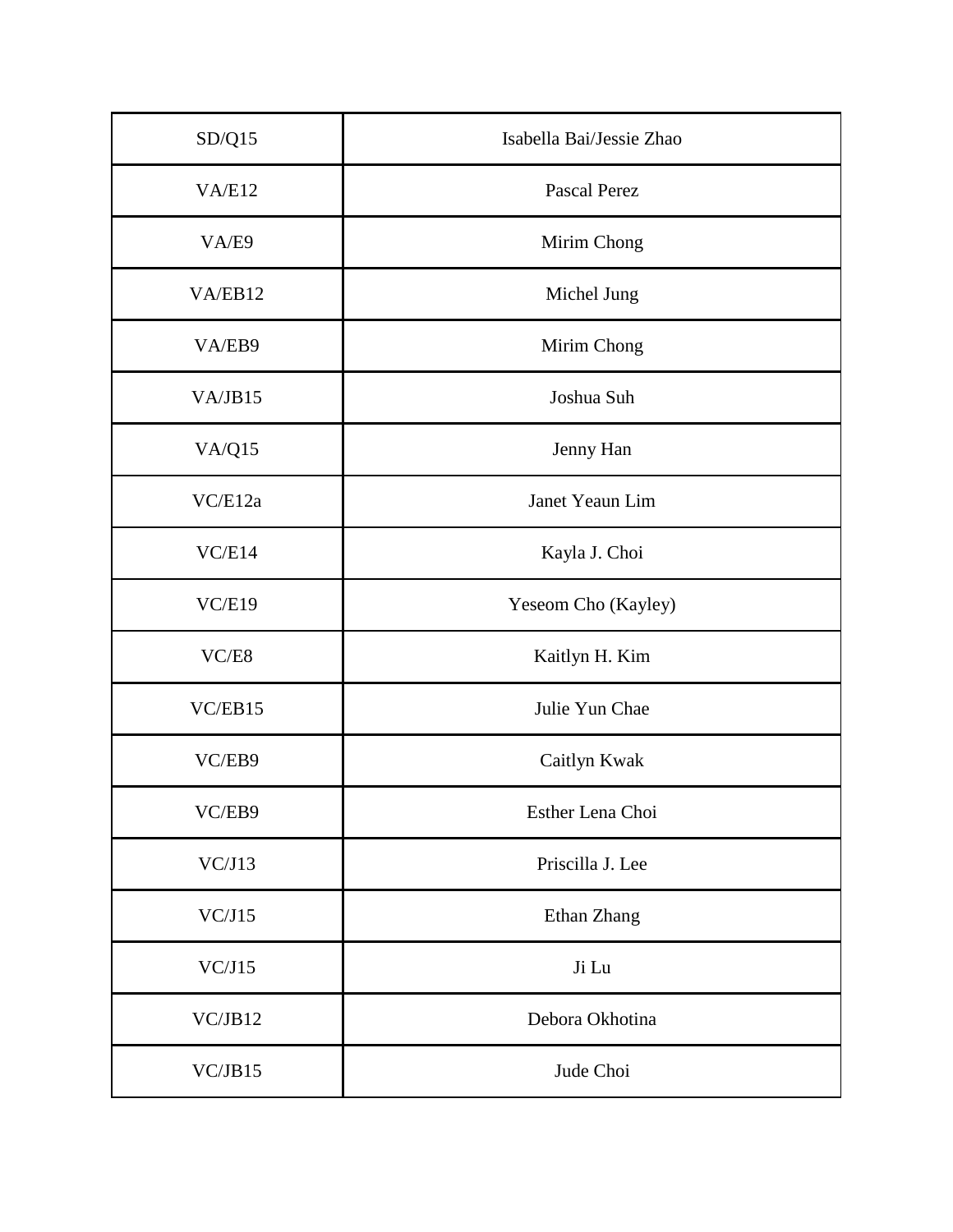| VC/Q15        | <b>Tiffany Chang</b> |
|---------------|----------------------|
| VC/Q15a       | Joshua Insoo Shin    |
| <b>VN/E10</b> | Luke Wu              |
| VN/E11        | Minseo Kim           |
| VN/E12        | Joshua Kim           |
| VN/E14        | Diana Lim            |
| VN/ES         | Eva Yoon             |
| VN/E8a        | Jacquelyn Fong       |
| VN/E8a        | Lina Kwak            |
| VN/E9         | Yebin Park           |
| VN/EB11       | Jina Kang            |
| VN/EB11       | Phoebe Kim           |
| VN/J10        | Donna Lee            |
| VN/J11        | Wade Nelson          |
| VN/J12        | Jacqueline Lee       |
| VN/J12        | Lucas Kim            |
| VN/J13        | Joseph Yu            |
| VN/J13        | Karis Yun            |
| VN/J14        | Junah Kim            |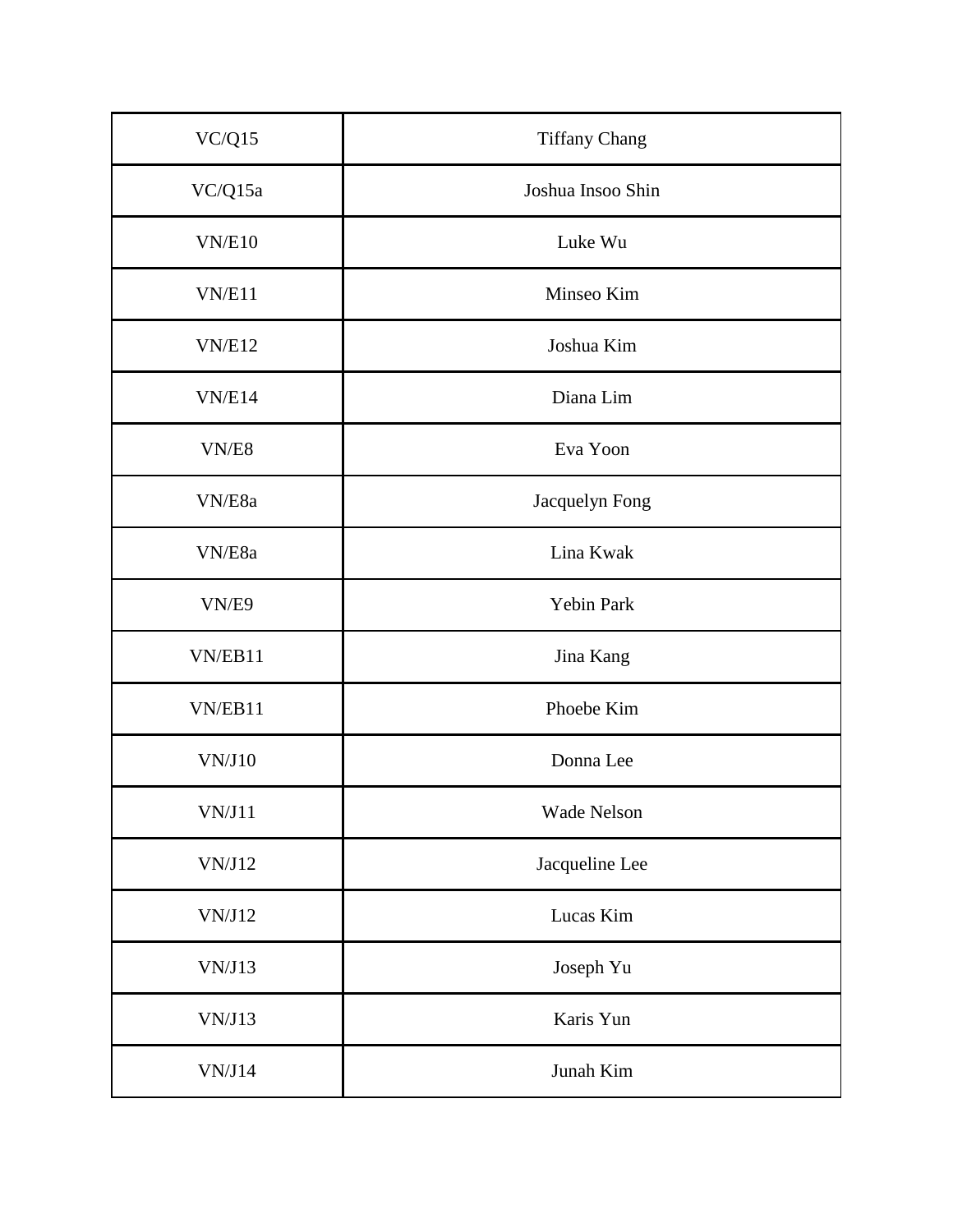| VN/J14                                                          | Justin Byun        |
|-----------------------------------------------------------------|--------------------|
| VN/J17                                                          | Kaylee Yi          |
| VN/J8                                                           | Katherine Chen     |
| VN/J9                                                           | Kyouka Eriguchi    |
| VN/J9a                                                          | Sean Jaegyun Lee   |
| VN/JB11                                                         | Jacob Kwon         |
| VN/JB11                                                         | Sophia Kim         |
| VN/JB12                                                         | Elisa Heo          |
| VN/Q10                                                          | Hanna Kim          |
| VN/Q10a                                                         | Thomas Chuu        |
| VN/Q10a                                                         | William Chuu       |
| VN/Q11                                                          | Jessica Hong       |
| VN/Q11                                                          | Kaitlin Chow       |
| $\ensuremath{\text{VN}}\xspace/\ensuremath{\text{Q}}\xspace12$  | Caroline Gill      |
| $\ensuremath{\text{VN}}\xspace/\ensuremath{\text{Q}}\xspace12a$ | Katie Chung        |
| VN/Q12a                                                         | Vivien Chen        |
| <b>VN/Q13</b>                                                   | Joogyeong Shim     |
| <b>VN/Q16</b>                                                   | Lawrence Adhinatha |
| VN/Q17                                                          | Harrison Min       |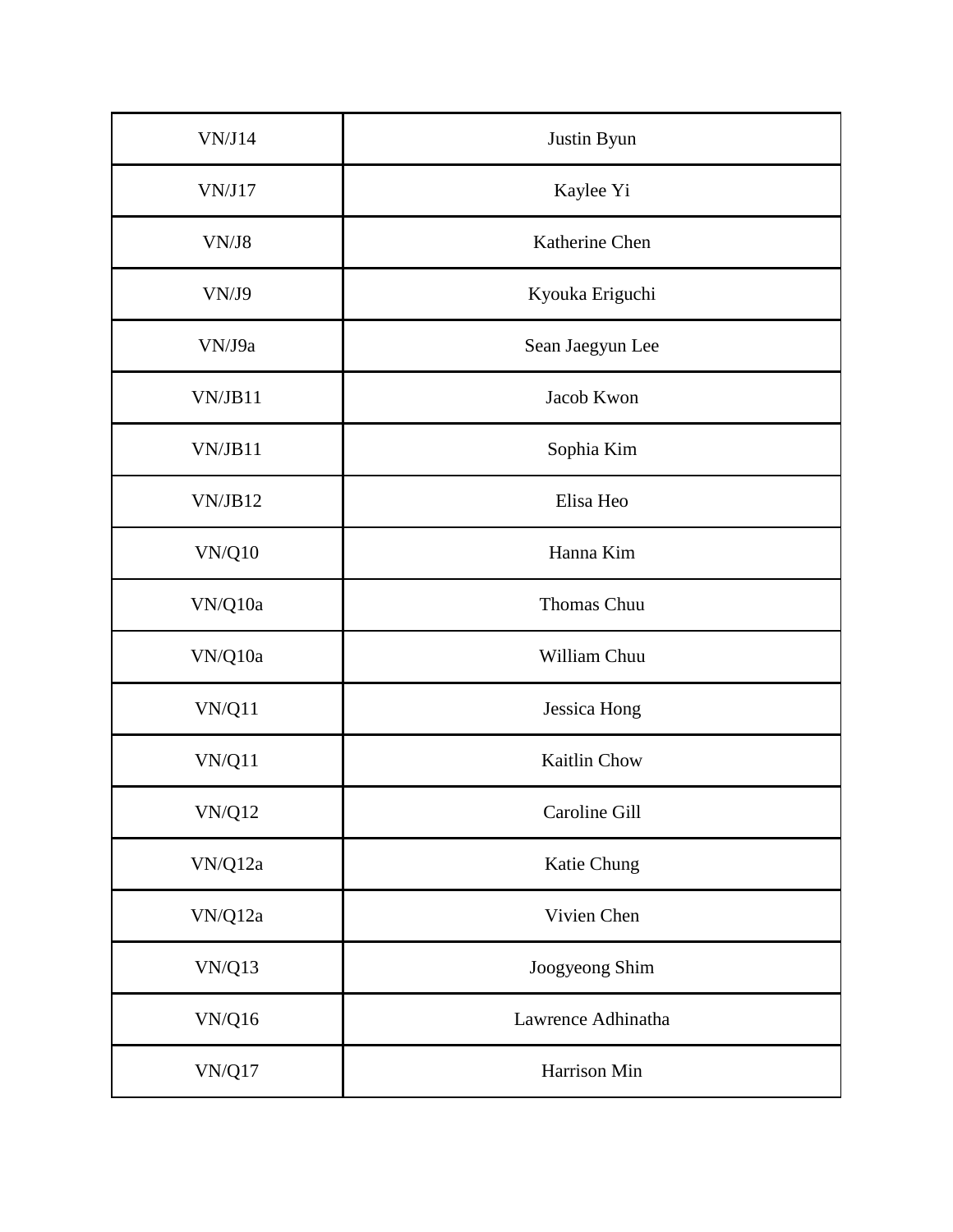| VN/Q8              | Lily Miranda                         |
|--------------------|--------------------------------------|
| VN/Q9              | Andrea Zheng                         |
| VN/Q9              | Victoria Chen                        |
| VN/QB15            | Daniel Chou                          |
| VN/QB15            | <b>Esther Jung</b>                   |
| VN/QB17            | William Lee                          |
| VN/QD13            | Rafaela Sol-Ha Yoo & Anne-Sophie Kim |
| VN/Q14             | <b>Esther Jung</b>                   |
| Third Place Winner |                                      |
| Category No        | Name                                 |
|                    |                                      |
| SD/Q10             | Jadon Lee & Anay Sabhnani            |
| VA/J15             | Christopher Paik                     |
| VC/E12a            | Jihee Seo                            |
| VC/EA9             | Kyle Chun                            |
| VC/EB12            | Lois Ryuvin Pak                      |
| VC/J15             | Jasmin Kwon                          |
| VC/J15             | Jimin Park                           |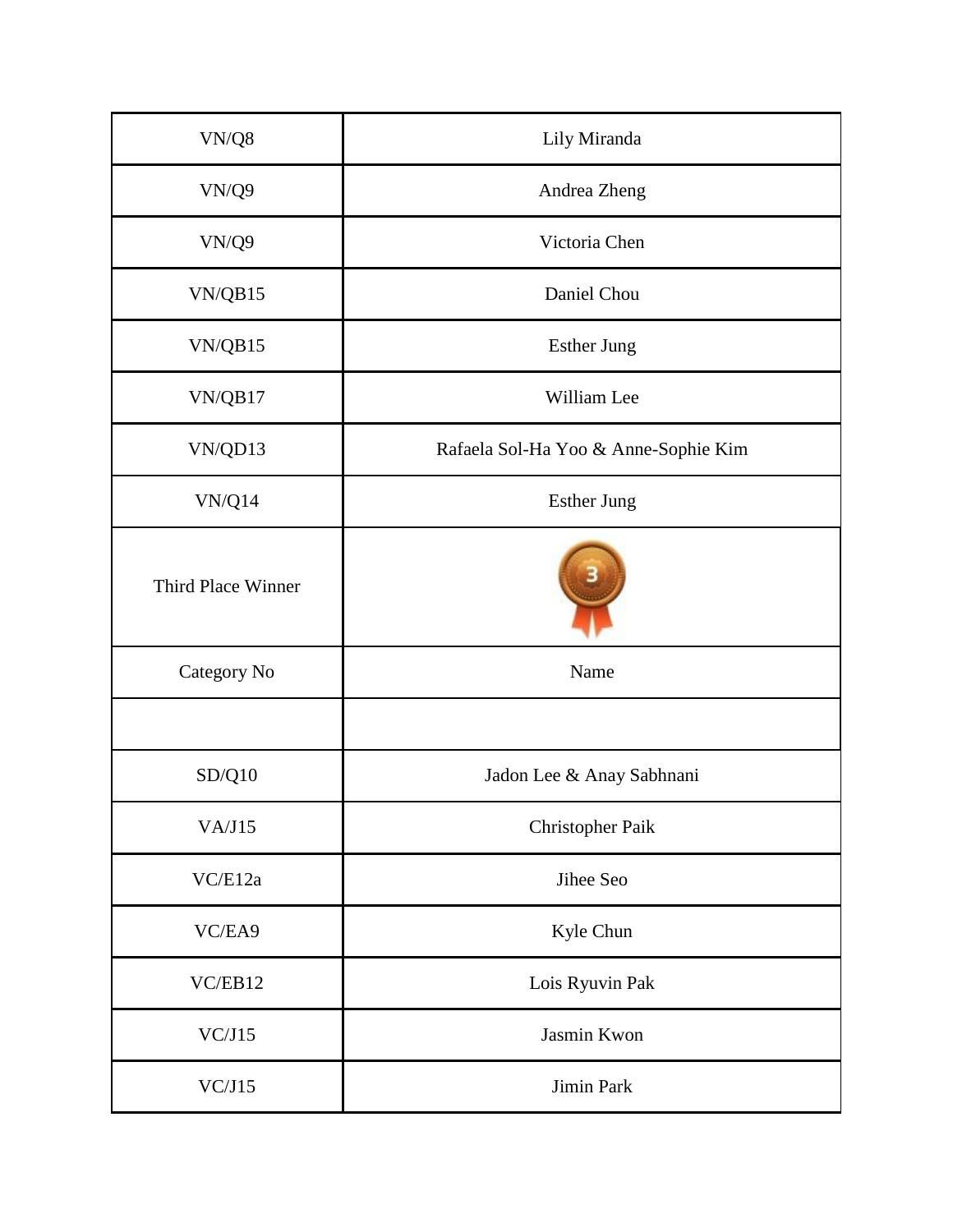| VC/JB15                                                           | Ethan Zhang           |
|-------------------------------------------------------------------|-----------------------|
| VC/Q15                                                            | Daniel Yoo            |
| VC/QB15                                                           | Daniel Yoo            |
| VN/E10                                                            | Ethan Paik            |
| VN/E12                                                            | Christopher Lee       |
| VN/E13                                                            | Andy Zhang            |
| VN/E7                                                             | Ariel Uxbal Hernandez |
| VN/E7                                                             | Yunyao Dai            |
| VN/ES                                                             | Oberon Chu            |
| VN/E8a                                                            | Jason Yang*           |
| VN/E9                                                             | Jolene Chou           |
| $\ensuremath{\text{VN}}\xspace/\ensuremath{\text{J}}\xspace\, 10$ | June Jeon             |
| VN/J13                                                            | Eunice Lee            |
| VN/J13                                                            | Jadon Lee             |
| VN/J13a                                                           | Jeongmin Lee          |
| VN/J13a                                                           | Vivian Ko             |
| VN/J16                                                            | Julie Chun            |
| VN/J7                                                             | Angilia Zheng         |
| VN/JB17                                                           | Seunghyeon Shim       |